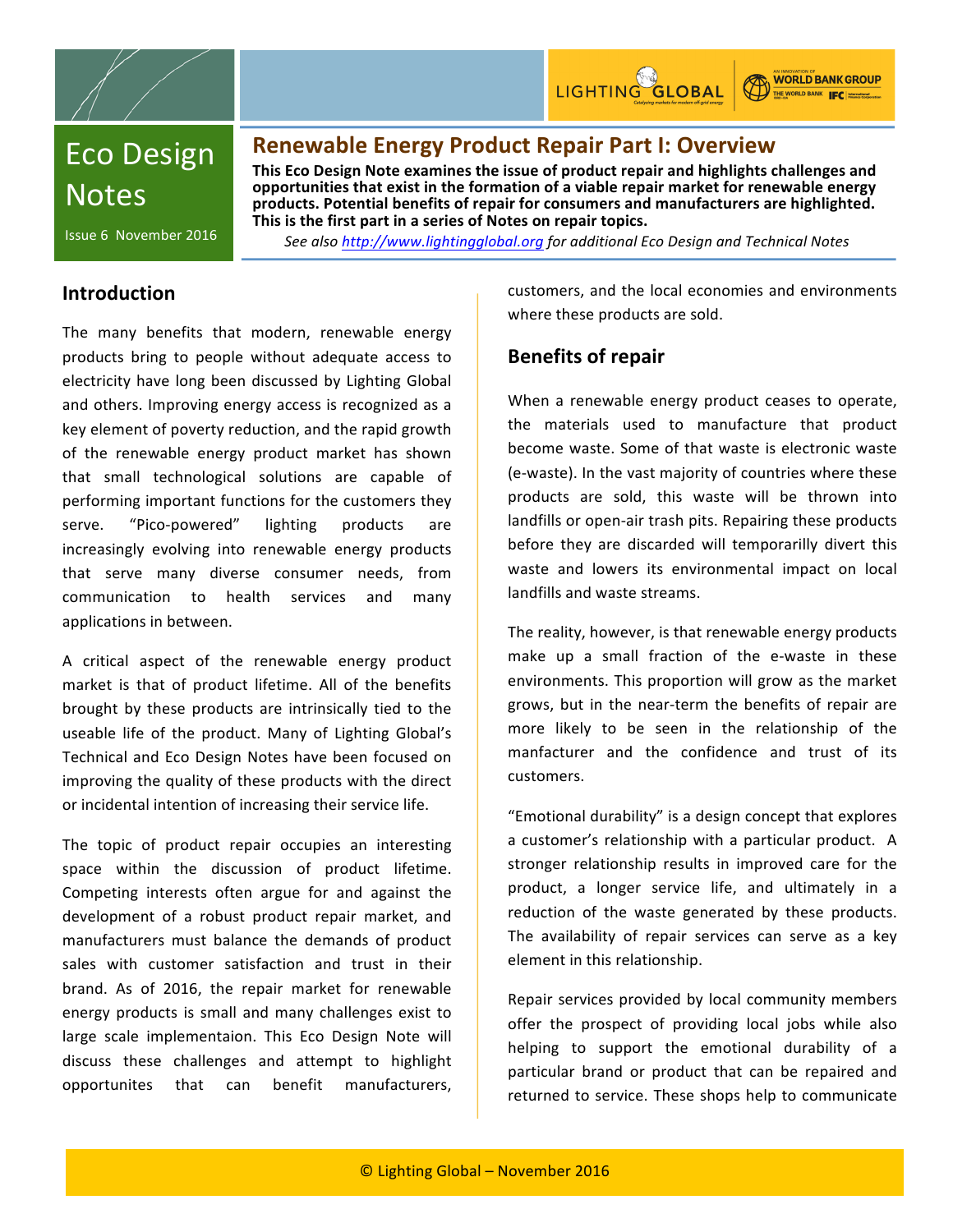knowledge about renewable technologies, help to promote information on the proper use and care of products, and can serve as marketing avenues for specific brands.

Building trust with a customer base is a critical element of branding for any manufacturer. Performance, value, and durability are all critical factors to a successful branding effort. All of these can benefit from a product that has been repaired and returned to service, from the increased storage capacity of a new battery to a repaired switch that salvages a product from failure and provides the owner with more time to reap the savings of their investment.

# **A\* strong\* desire\* exists\* in\* the\* market\* for\* repair services**

A look at local electronics technicians' experience in East Africa is discussed in Lighting Africa Market Intelligence Notes  $3^1$  and  $4^2$  available at www.lightingafrica.org. The research conducted for these Notes suggests a considerable desire in local communities for a robust repair capability. In many circumstances, repair is a better consumer option than warranty replacement.

Warranty service for renewable energy products may or may not be available to consumers depending on several factors, including adequate distribution channels and agreements between distributors and local retail outlets. Some of the challenges associated with warranty service can be handled locally if repair services are available. There is a strong desire from both consumers and retailers to provide these services on a walk-in, same-day basis.

""""""""""""""""""""""""""""""""""""""""""""""""""""""""""""

The time and expense of a product repair can be more affordable than replacement regardless of warranty or out-of-warranty coverage. People understand repair. They understand when they are able to bring a product into a repair shop and have it restored to a working condition. Warranties, however, are less tangible and rely on trust in a contract. This may be foreign to people who do not have positive experiences with this consumer model.

Replacement parts, product schematics, and technical training are needed to allow local communities and entrepreneurs to establish repair businesses. Given access to parts and information, local repair technicians appear ready and eager to establish these repair networks. In order for them to be successful, however, they need manufacturer support.

### **Challenges of repair**

Substantial challenges exist to the development of a robust repair market. Low product costs, component availability, proprietary product design elements, and anti-tampering protections can be significant impediments to cost-effective repair models. Manufacturers are more likely to actively support repair efforts if they perceive benefits to repair that outweigh these impediments. Technicians must also be in a position to overcome challenges in order to successfully repair products. They need adequate access to spare parts, relevant tools, and information about the products that enables successful repair (e.g. product schematics, repair guides, and/or specialized training).

#### Low-cost products

Low-cost products are much more likely to be discarded than repaired in many market situations. The time required to diagnose an electronic failure combined with the low component count in these products can often be an insurmountable barrier to any

<sup>1</sup> https://www.lightingafrica.org/publication/salesservice-electronics-service-technicians-kenyatanzania/

<sup>&</sup>lt;sup>2</sup> https://www.lightingafrica.org/publication/salesservice-warranty-practices-retail-market/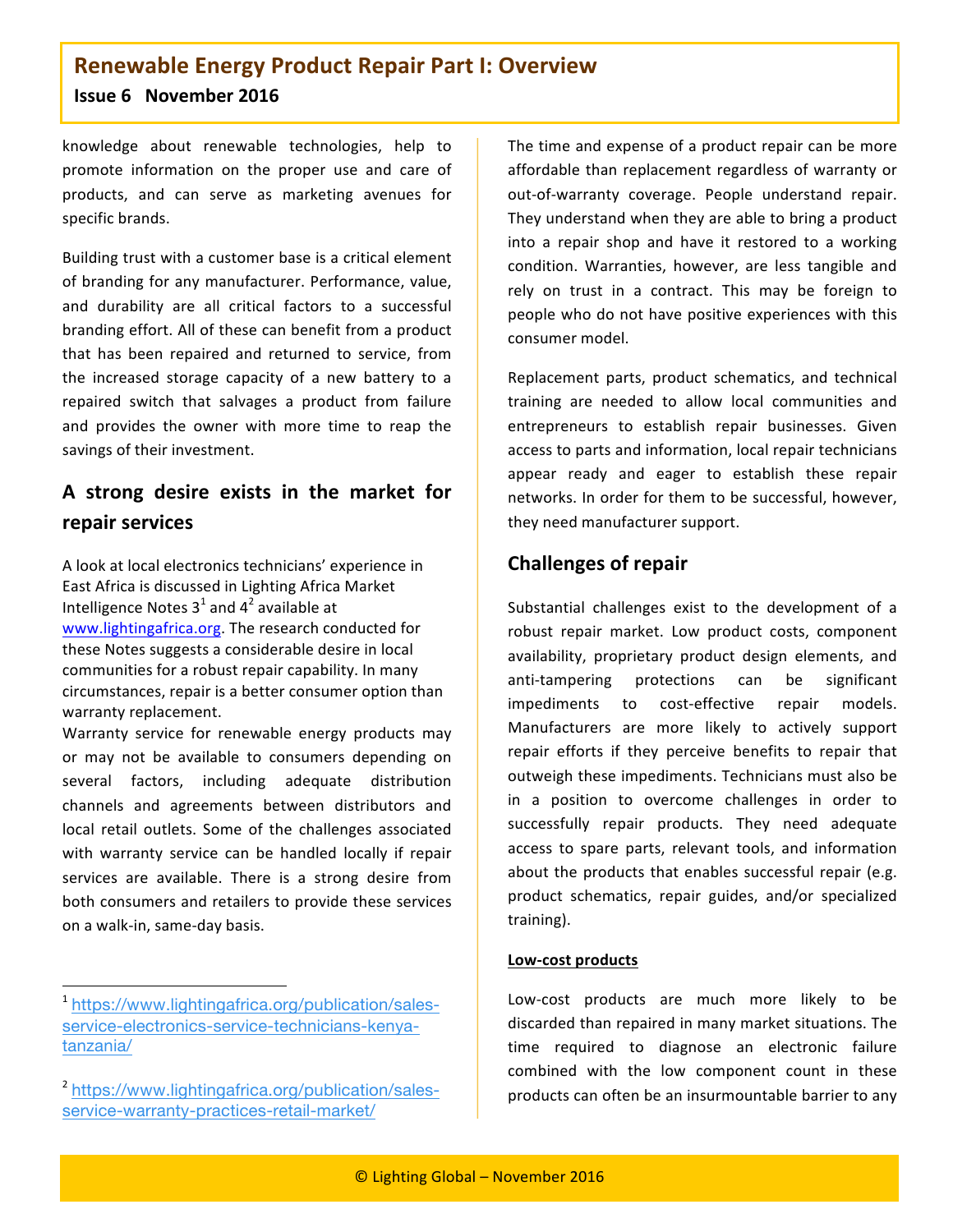logical repair scenario. The purchase of a new product, and the disposal of the old one, becomes the economically viable path for most consumers.

Larger, more costly products start to present a different scenario. The higher initial investment creates a greater incentive to preserve the equipment, and simple repairs that can return a system to full function can be of great benefit to consumers. The ability of a technician to make the repair remains dependent on the availability of compatible components and information that facilitates product repair such as schematic diagrams and repair manuals.

#### **Intellectual property**

Electronic schematics that describe the system topology are frequently necessary to diagnose a malfunction. System voltages, test points, and component identities allow a technician to make quick measurements and understand the source of the error. at which point a decision can be made as to the best method of repair. Manufacturers, understandably, may be resistant to reveal this type of technical information and may instead regard detailed system design as proprietary. In these cases, the only viable option may be for the manufacturer to paticipate in developing a repair manual that can assist a technician in making a repair without revealing proprietary information.

#### **Warranty and pay-as-you-go**

Warranty issues and pay-as-you-go systems will sometimes create incentives for manufacturers to include anti-tampering elements into their designs. Encapsulation of batteries and electronics, permanently sealing enclosures, and mechanically removing component identifiers are typical means by which a design may impede any and all attempts at modification, including repair. When present, antitampering design elements actively resist and may effectively prevent the ability to repair a product,

leaving replacement (at least of a particular system component) as the only option.

#### **Repair\*opportunities**

The individual technical components in a renewable energy product exhibit a remarkable capacity for outstanding longevity. LEDs, when properly managed, can deliver high lumen maintenance values for many years. So too can crystalline silicon solar modules. Batteries, previously the weak link, have improved greatly as lithium chemistries have gained traction in increasingly larger (and more efficient) systems. When assessing the underlying technologies, there are no inherently limiting technical issues that would prevent a product from lasting five (5) years or potentially much longer. The ability to repair a product, from simple battery replacement to a more complex connector or electronic component repair, could greatly increase the service life of the system and allow the many components in a renewable energy product to live up to their full potential.

#### **Battery replacement**

Battery replacement is perhaps the first repair consideration for a product and presents one of the simplest mechanisms for a viable repair market. Replacement batteries and battery packs, when available, can often be installed in a product with minimal effort and time and do not require a detailed knowledge of the product electronics. These repairs do, however, require the ability to access the battery without damanging the product and that the new battery has the proper compatible connector (although the old wires and connector could be re-used with a new battery after a relatively simple wire-to-wire patch).

The connector systems used for battery attachments are typically two or three-wire plug/header products. There are a vast array of systems that could be used for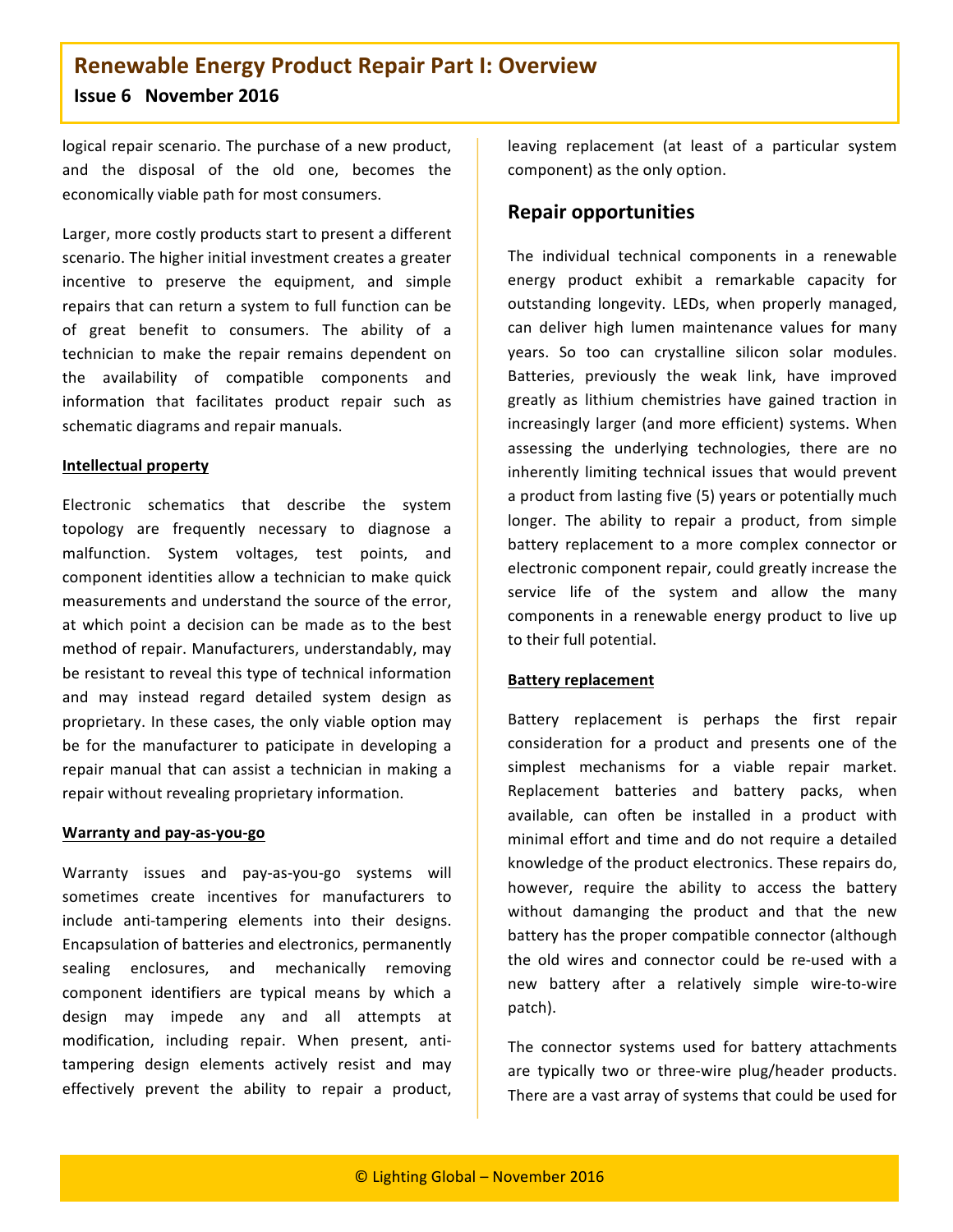this purpose, but in practice it appears that manufacturers are using a smaller number of common conectors that have seen widespread use in the portable electronics industry. Most are crimp-style plug connectors used with  $0.2$  - 0.08 mm<sup>2</sup> (24-28 AWG) wires and (male pin) board mount headers (Figure 1).



Figure 1. Wire-to-board battery connector

#### **Wire/cable repair**

Repair of a broken conductor is another repair category that can be diagnosed and fixed without a detailed knowledge of the product. Damage to a cable can sometimes be visually identified by a simple inspection. Wire and/or connection continuity can be nondestructively tested with a multimeter or by testing the output voltage of the connector (for example, the plug connector of a solar module).

When detected, product cables can be repaired by either splicing in a new connector or by removing the damaged section of cable. Simple tools and standard parts are capable of adequately performing these types of repairs.

Most renewable energy products that have wires/cables use DC (barrel) power plugs to connect the solar module and/or applicance cables to a central power control unit that houses the batteries and charge control circuits (Figure 2). Common sizes for these plugs are  $1.35$  mm,  $2.1$  mm, and  $2.5$  mm, although several other industry standard sizes exist. Size is determined by the inner diameter of the plug

'hole' that receives the pin of the mating connector (called the 'jack'). Many, but NOT ALL products are pin positive, meaning that the inside of the plug is positive and the outer sleeve or collar is negative  $-$  this MUST be confirmed before a replacement plug can be installed."



Figure 2. DC barrel plug connector with a center pin positive polarity marking

Given the prevalence of these connector types, there exists a large range of connector quality and tolerance issues that complicates this aspect of product repair. Replacing a damaged connector with a low-quality part does not serve the ultimate purpose of restoring reliability and longevity. Original equipment manufacturer (OEM) parts are preferred when replacing components, but these must be made available by the manufacturer.

#### **Circuit board repairs**

Some repairs to an electronic circuit board, including component replacements, may be possible for a skilled technician. Fixing brocken solder joints on component leads or a broken wire-to-board connection is the easiest type of board repair as these faults can often be visually identified and the solder joints can be quickly reflowed with a soldering iron. No knowledge of product operation is necessary. Replacement of connector components, primarily the DC power jacks common in many products, may be another circuit board repair opportunity as these can be easily tested for functionality, and replacement is not overly difficult.

Mechanical switches are also capable of being replaced when broken. There is, however, more diversity in